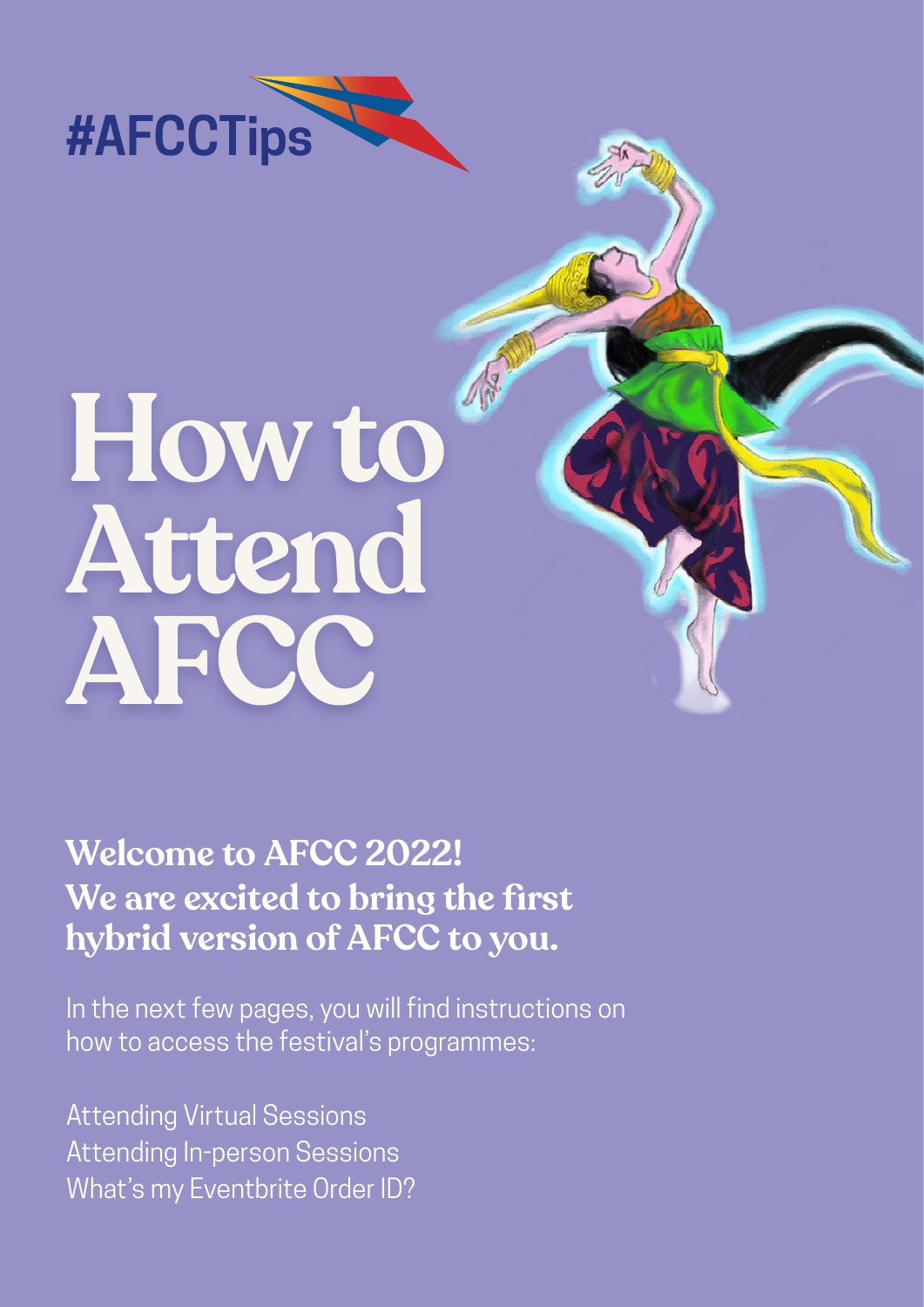<span id="page-1-0"></span>

### **ATTENDING Virtual Sessions How-to in 4 Steps**

| <b>Sign in</b>       |                 |                                     |  |  |
|----------------------|-----------------|-------------------------------------|--|--|
|                      | Sign in with: G |                                     |  |  |
| <b>Email Address</b> |                 |                                     |  |  |
|                      |                 | Password - Forgot your password?    |  |  |
|                      |                 |                                     |  |  |
|                      |                 | <b>SIGN IN</b>                      |  |  |
|                      |                 | Don't have an account? Sign up here |  |  |

### **Create an account at afcc.com.sg/account/ 1**



| <b>Sign in</b>                      |                                                                                  |
|-------------------------------------|----------------------------------------------------------------------------------|
| Sign in with: G G V +               | If you have a Google or Facebook account,<br>you can sign in automatically here. |
| <b>Email Address</b>                |                                                                                  |
|                                     | Sign in here if you have created an account<br>already for My Calendar.          |
| Password - Forgot your password?    |                                                                                  |
| <b>SIGN IN</b>                      |                                                                                  |
| Don't have an account? Sign up here | Otherwise, you can sign up here to create<br>a new account.                      |
|                                     |                                                                                  |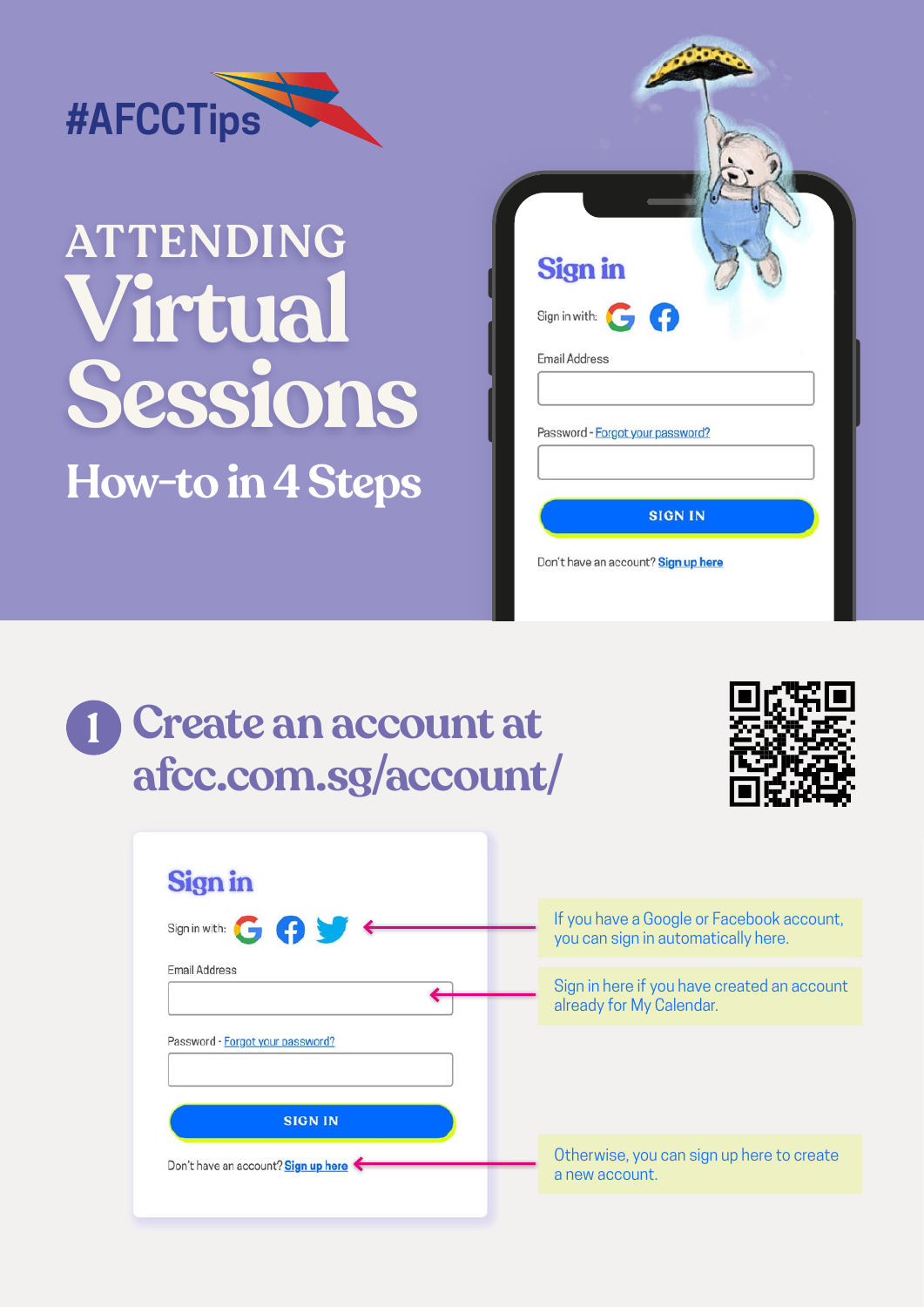#### **Attending Virtual Sessions:**

### **2 Find your Eventbrite tickets**

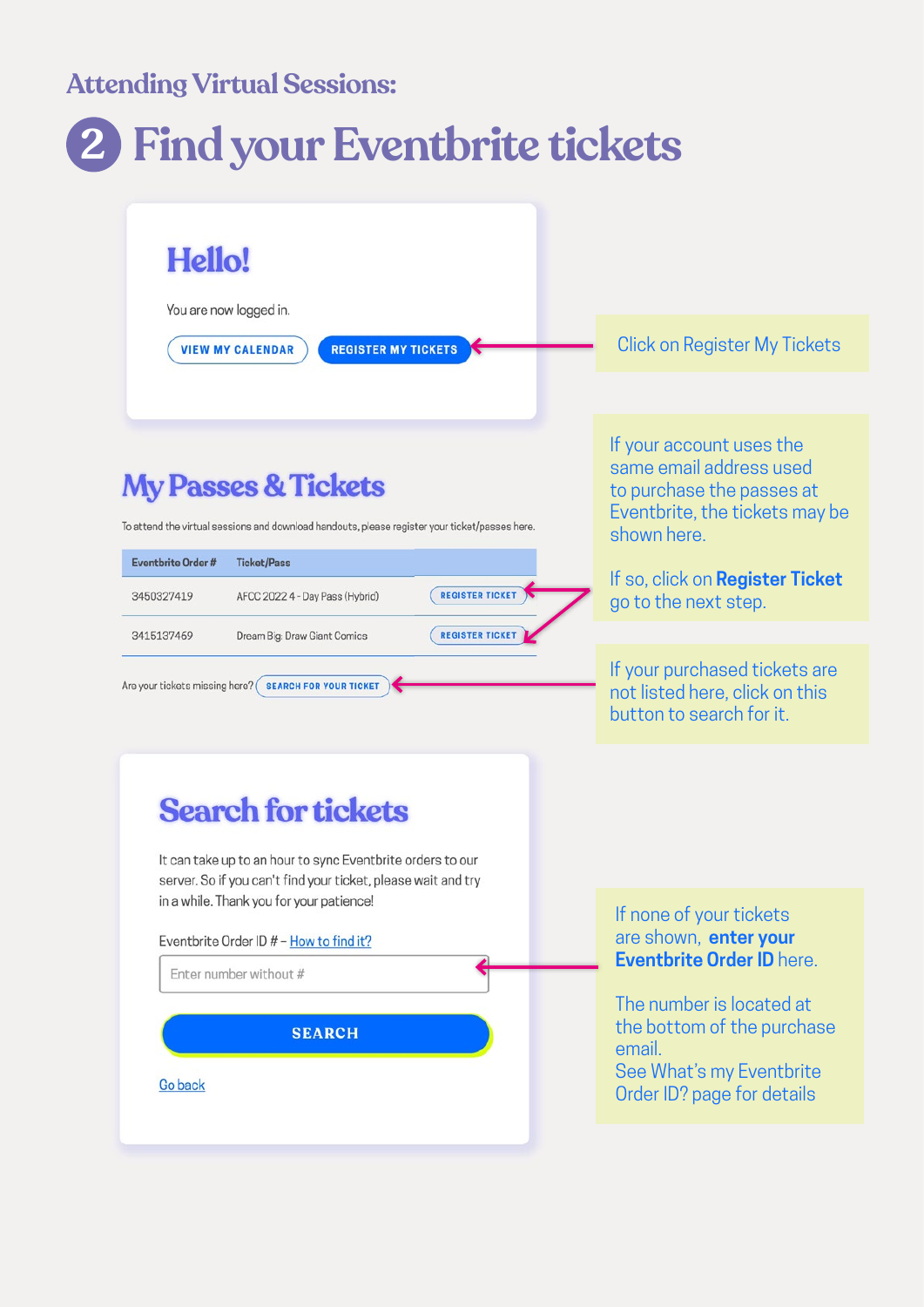#### **Attending Virtual Sessions:**

### **3 Register your Eventbrite tickets**

### **My Passes & Tickets**

To attend the virtual sessions and download handouts, please register your ticket/passes here.

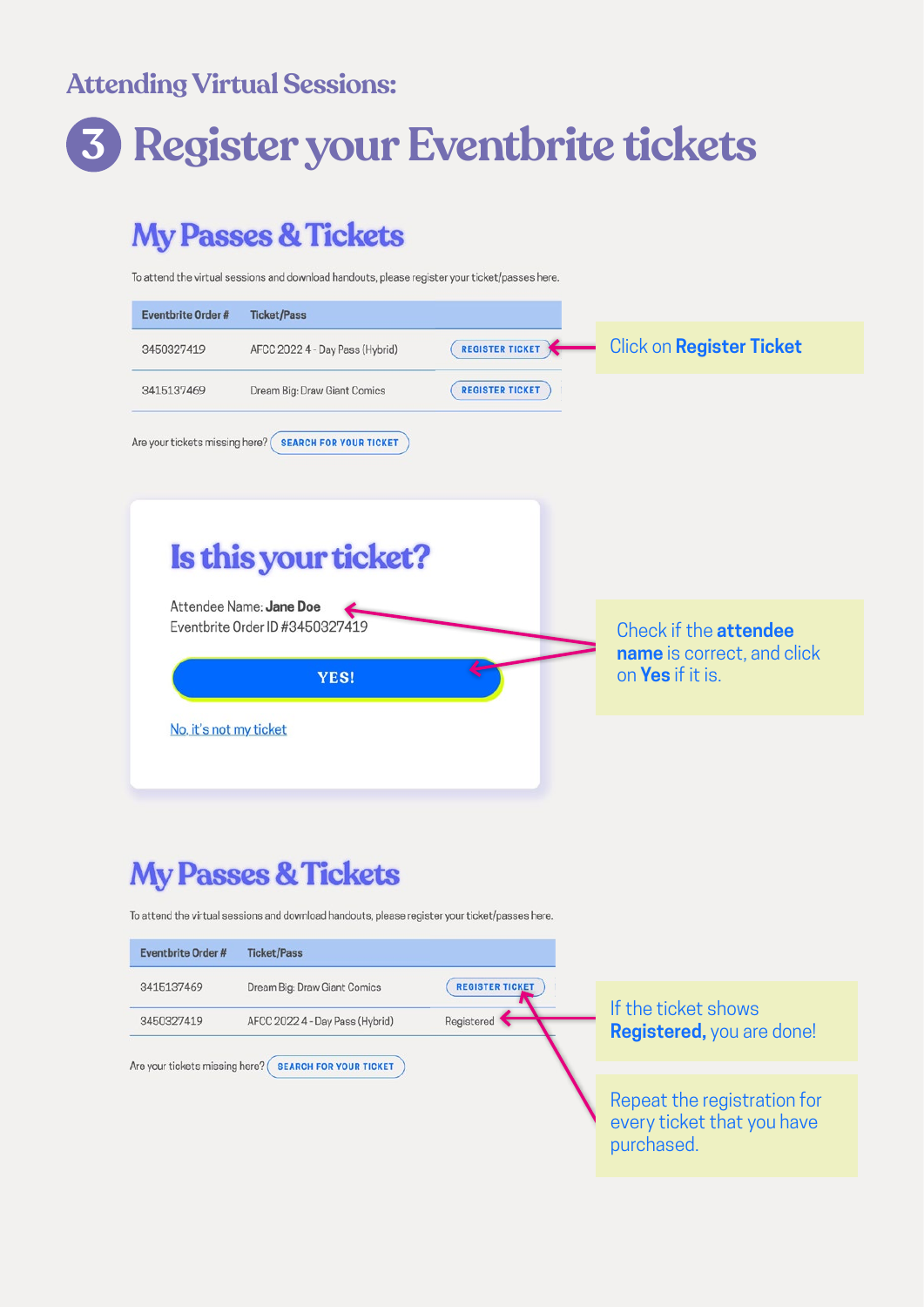### **Attending Virtual Sessions:**



**4 Enjoy!**

When all tickets are registered, you are done!

Head to the session's programme page before the start of the event. The session will air on each individual programme page.

| <b>ASIAN</b><br>Lit Up!<br><b>FESTIVAL OF</b><br><b>CHILDREN'S</b><br><b>CONTENT</b><br>HOME > PROGRAMMES > CROSS-PLATFORM   TEACHERS AND PARENTS   WRITERS AND ILLUSTRATORS<br><b>AFCC Keynote: Light Up with Literature!</b><br>PANEL Angie Chew, Kamini Ramachandran, Neil Humphreys<br>26 MAY 2022 (THU)   9:00AM-10:30AM (SGT) @ CONVERT TIME<br>HYBRID *   L16, THE POD   FESTIVAL PASS | $MENU =$<br>$\circ$                                                                                              |                                                                                                       |  |
|-----------------------------------------------------------------------------------------------------------------------------------------------------------------------------------------------------------------------------------------------------------------------------------------------------------------------------------------------------------------------------------------------|------------------------------------------------------------------------------------------------------------------|-------------------------------------------------------------------------------------------------------|--|
| 17:37<br>$$ $\Box$ $\Delta$ : vimeo                                                                                                                                                                                                                                                                                                                                                           | <br>Join to chat<br>Name<br>By joining, you accept the<br>Terms of Service and Privacy<br>Policy.<br><b>Join</b> | Some virtual sessions will<br>feature live chat. Enter your<br>name (or nom de plume) and<br>join in! |  |
| In line with this year's festival theme of "Lit Up!", join us at our opening keynote session to celebrate the power<br>of books, literature, and the imagination. Join our speakers in uncovering the positive power and reach of<br>children's literature in today's world.                                                                                                                  |                                                                                                                  |                                                                                                       |  |

### **Your Own Account**

Each attendee will need to sign up/in with an individual AFCC account in order to view and participate in virtual sessions.

### **Do It Now**

As there is a processing period, we recommend that you register your Festival Pass ticket in advance, not just before the programme starts.

### **Zoom Sessions**

For sessions listed under Online via Zoom, the Zoom link will be emailed to you separately.



### **Need Help?**

If you have purchased passes, but are unable to register them, please **forward your Eventbrite purchase email to letterbox@afcc.com.sg** with the following details:

- Email address of account registered at AFCC website
- Name of delegate attending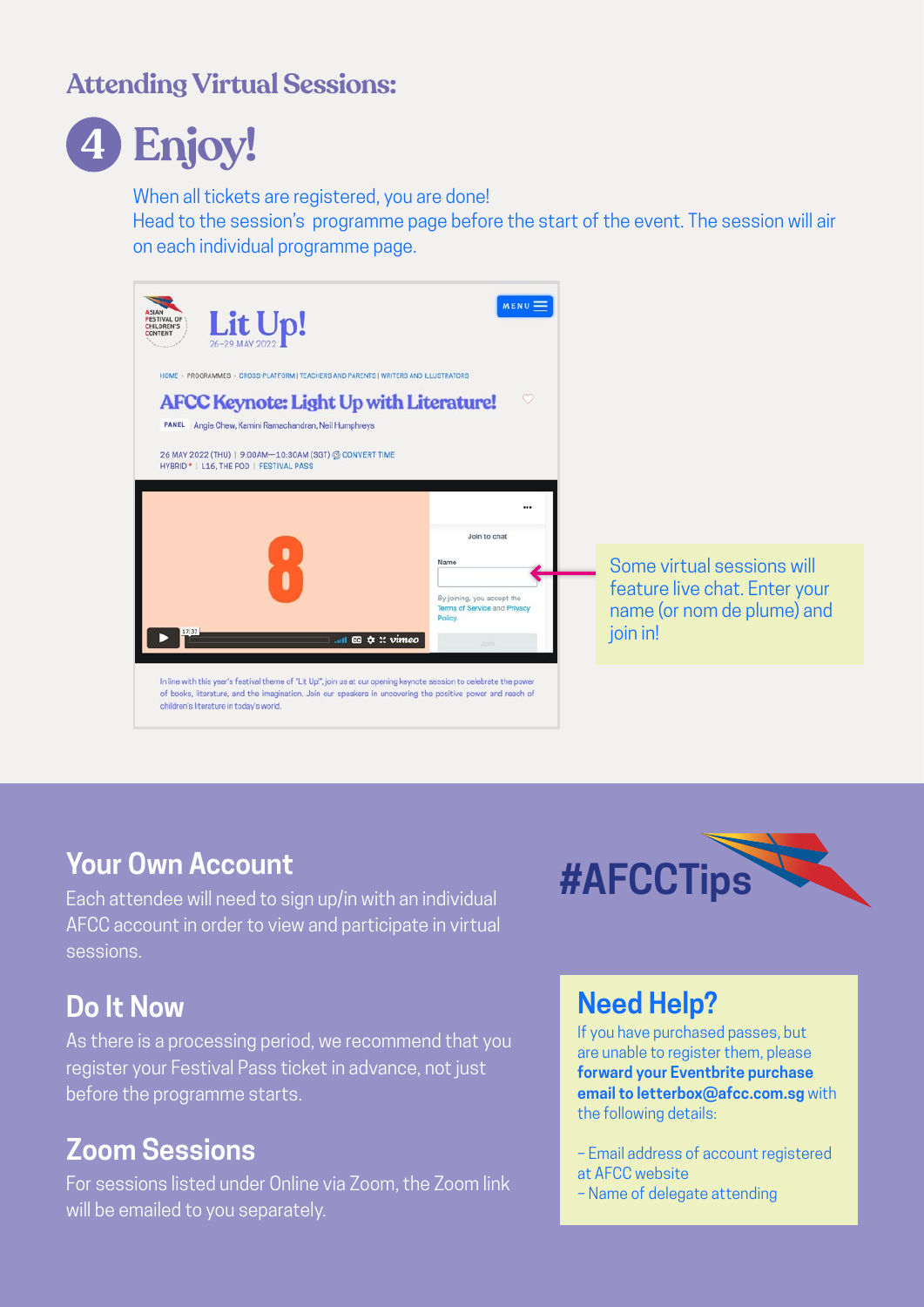<span id="page-5-0"></span>

# **ATTENDING In-person Sessions**

### **Hybrid Pass Only!**

In order to attend in-person sessions, please make sure that you have a **Hybrid** pass, i.e. 1 - Day Pass (Hybrid) or 4 - Day Pass (Hybrid).

### **1. Register**

Register for the in-person or hybrid session that you wish to attend via the session's programme page. You will be directed to an online form to complete the registration process to reserve a space for the session. Sessions that are listed as "In-person" or "Hybrid" will take place at the National Library Building.

### **2. Email Confimation**

You should receive an email confirmation of your registration for the session.

### **3. Be 20min Early**

On the day of the event, please arrive at the venue 20 minutes before the start of the session for registration.

### **4. Last Minute**

Should you wish to attend an in-person or hybrid session that you have not preregistered for, you may do so provided that the venue has not reached its maximum audience capacity.

Registered participants will be admitted first into sessions. Non-registered participants will be put on a temporary waitlist and admitted if there are empty spaces available 10 minutes before the start of the session.